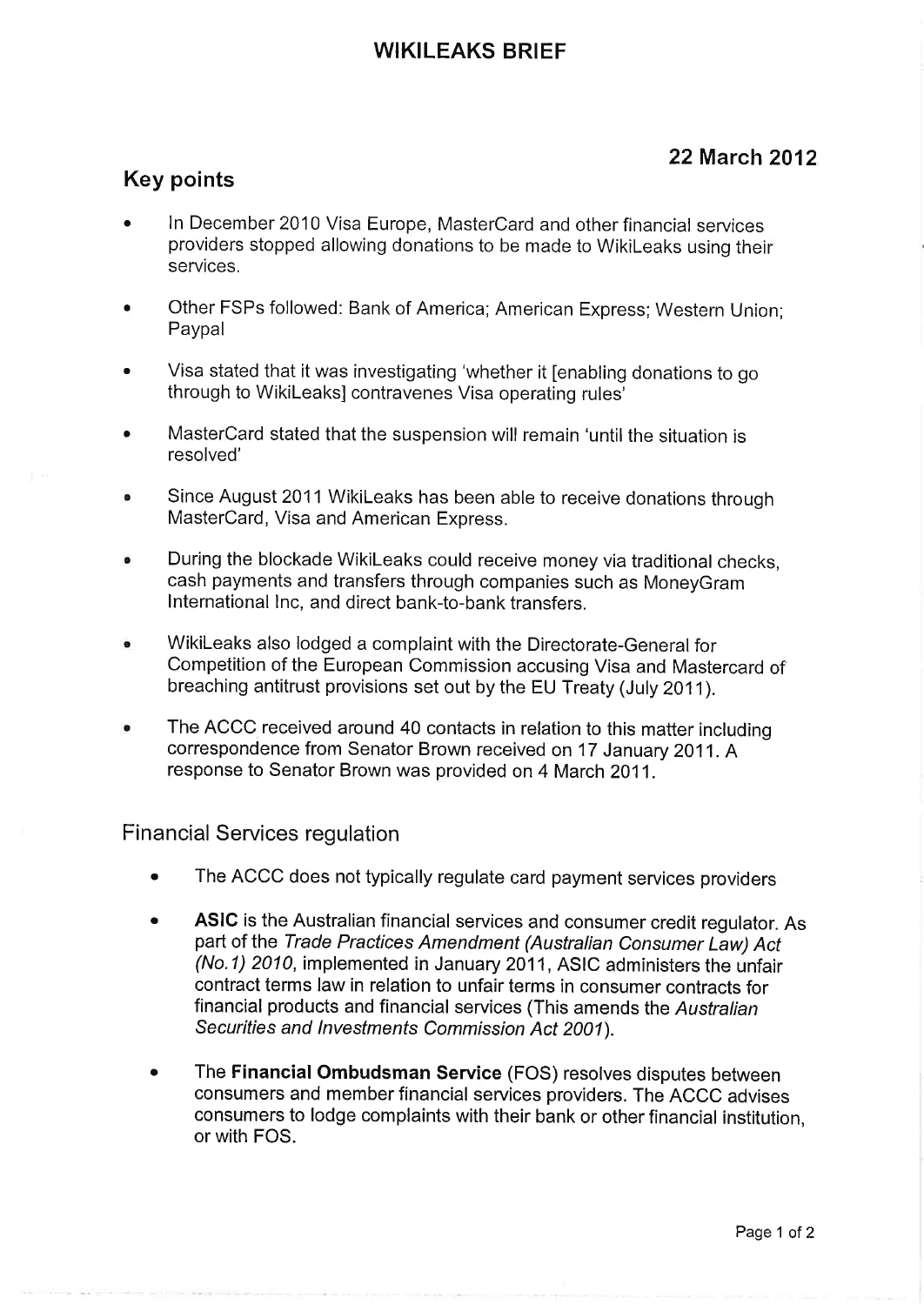## WIKILEAKS BRIEF

# Consumer transaction rights

- . Providers typically have contracts with financial institutions, such as banks, rather than with individual customers. This is set out in their publicly available terms and conditions.
- o FSPs are free to set the T&Cs for their seryices.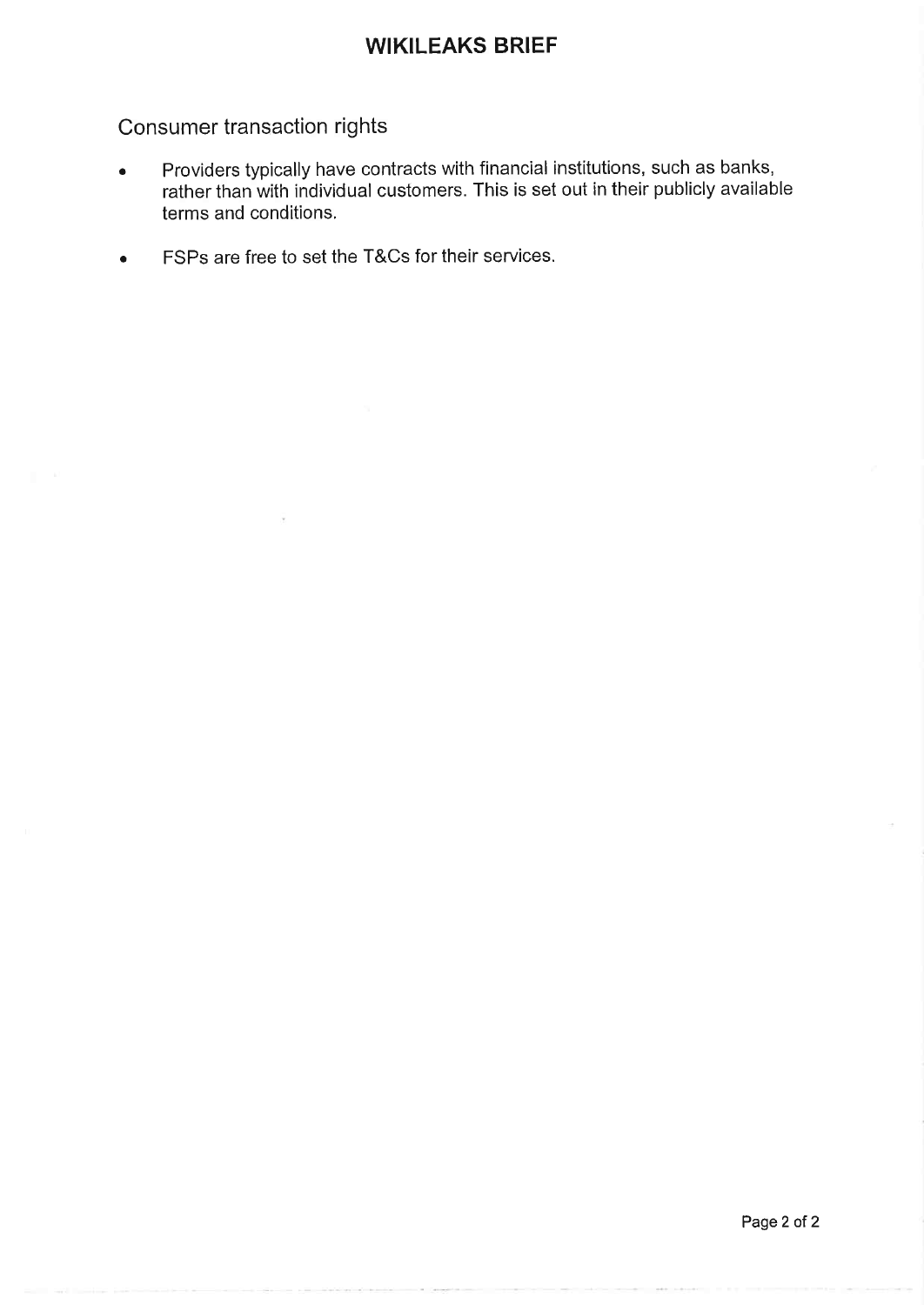#### European Commission Overview of EC Antitrust provisions http://ec.europa.eu/competition/antitrust/overview en.html

Covers two prohibition rules set out in the Treaty on the Functioning of the European Union

- 1) Article 101 First, agreements between two or more firms which restrict competition are prohibited by Arlicle 101 of the Treaty, subject to some limited exceptions. This provision covers a wide variety of behaviours. The most obvious example of illegal conduct infringing Article 101 is a cartel between competitors (which may involve price-fixing or market sharing); For more information on cartels see the cartels section.
- 2) Article 102 Second, firms in a dominant position may not abuse that position (Article 102 of the Treaty). This is for example the case for predatory pricing aiming at elirninating competitors from the market.

All national competition authorities are empowered to apply fully the provisions of the Treaty in order to ensure that competition is not distorted or restricted. National courts may also apply these prohibitions so as to protect the individual rights confered to citizens by the Treaty.

Filed complaint with Directorate-General for Competition of the European Commission accusing Visa and Mastercard of breaching antitrust provisions set out by the EU Treaty

July  $2011 - Wikileaks$  and Datacell filed a complaint to the DG for Competition accusing Visa and Mastercard of breaching antitrust provisions set out by the EU Treaty. Wikileaks wanted a full investigation.

Decision about whether investigation would go ahead expected November 20II- can't find a record of this

Complainant - DataCell/Wikileaks Visa EuropeLtd; MasterCard Europe Sprl

Alleged infringement of Articles 101 and 102 of the Treaty on the Functioning of the European Union (TFEU) and Articles 53 and 54 of the European Economic Area (EEA) Agreement

<sup>18</sup>Oct 2012 - DC entered into a Merchant Agreement with T through Korta. T/K aware of intention to accept WL donations.

<sup>7</sup>December 2010 - Teller notified DC payment card acceptance services were being suspended at request of VE. Day after DC's merchant account with T closed. T advised this was to carry out a due diligence investigation to ensure neither VE or T were running the risk by facilitating payments for WL. VE cited brand image. T also suspended MC payments, citing same reason.

Results of investigation by T in Iceland - Sunshine Press hadn't contravened Visa's rules or Iceland's national legislations. However, T concluded that DC had acted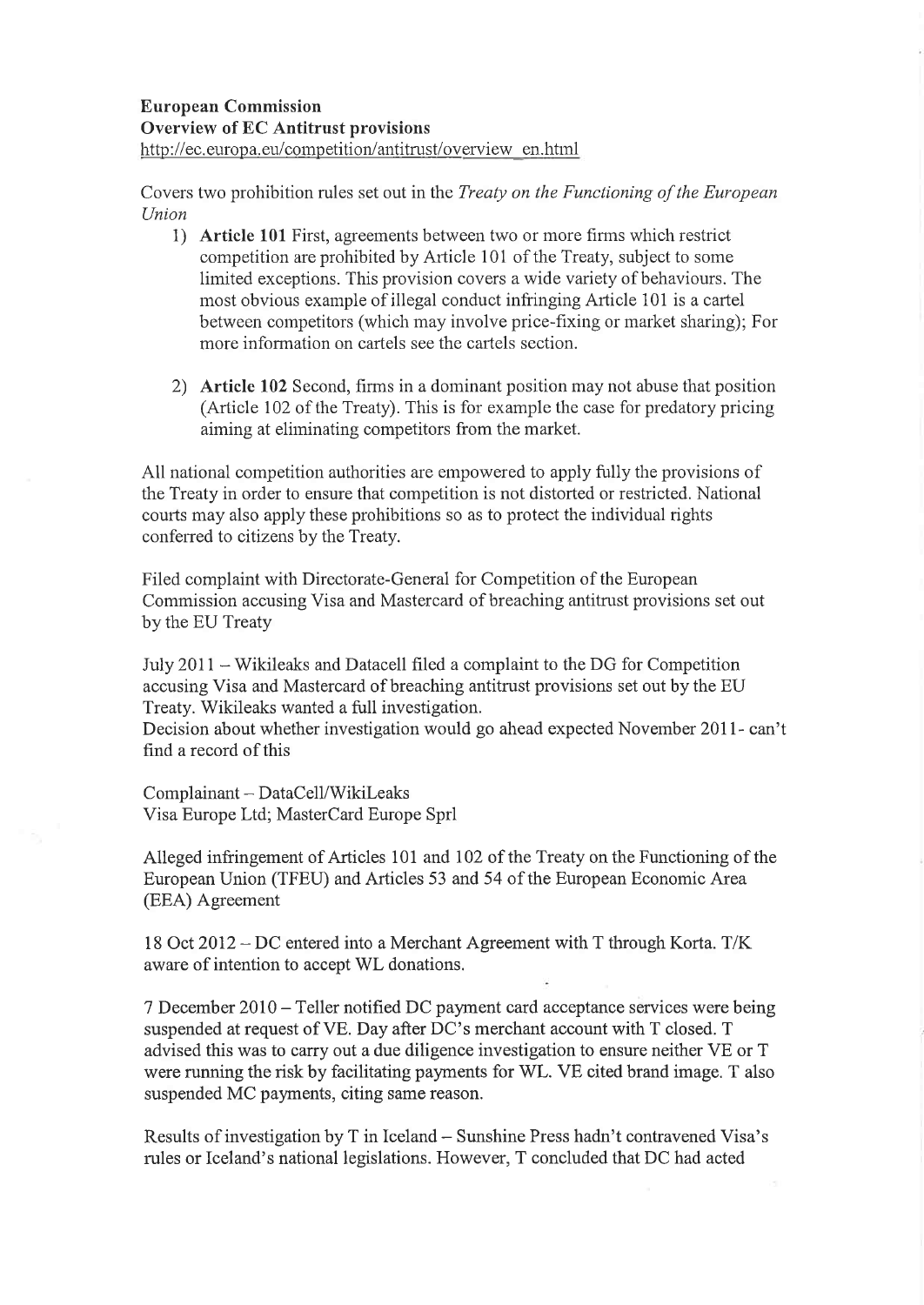contrary to Visa's rules by facilitating donations to third parties. T informs DC will need a special certification from VE for T to resume services.

DC tried to use an acquirer in Switzerland, was declined with obstruction from VE and MCE cited.

9 June 20Il - DC sent letter to T, MCE, VE requesting Merchant Agreement be reinstated. No results.

l2 June 201I - DC applied for merchant agreement with Valitor and Bergun. Signed with V 15 June but 8 July V notified agreement had been terminated due to violations of the acquirers terms and as intemational card organisations don't allow the services that DC provides to WL, which was not mentioned in DC's application. Argues violates antitrust provisions of the TFEU and the EEA Agreement.

#### Previous action taken by the European Commission MasterCard and Visa were separately found to have violated Article <sup>1</sup>

#### The MasterCard decision of 2007

The Commission issued a decision against MasterCard MIFs applicable to crossborder payment card transactions with MasterCard and Maestro consumer debit and credit cards in the European Economic Area (EEA). The decision found that MasterCard MIFs violate Article 101 TFEU in that they restricted competition between acquiring banks and inflated the cost of card acceptance by retailers without leading to proven efficiencies under Article 101(3) TFEU. MasterCard was given six months to conform to the Commission's order to set its MIFs in compliance with the EU antitrust rules.

MasterCard appealed the decision before the General Court and the judgment is expected in 2012. However, pending the judgment, MasterCard undertook to reduce its cross-border MIFs to 0.30% of the transactions value for consumer credit cards and 0.20% of the transactions value for consumer debit cards.

#### The VISA decision of 2010

Following the expiry of an exemption decision in December 2007 and the adoption of the MasterCard Decision the Commission opened an antitrust investigation against Visa Europe, Visa Inc. and Visa International Service Association. In line with the MasterCard decision of 2007, the Commission's preliminary view was that Visa Multilateral Interchange Fees MIFs harmed competition between merchants'banks, inflated merchants' costs for accepting payment cards and ultimately increased consumer prices. Unlike in the MasterCard case, the Statement of Objections issued by the Commission in April 2009 covered all the consumer MIFs directly set by Visa Europe, which apply not only to cross-border transactions but also to domestic transactions in a number of EEA countries. Further, the Commission raised concerns against Visa Inc. and Visa International Services Association as regards the potential application of the Inter-Regional MIF by default.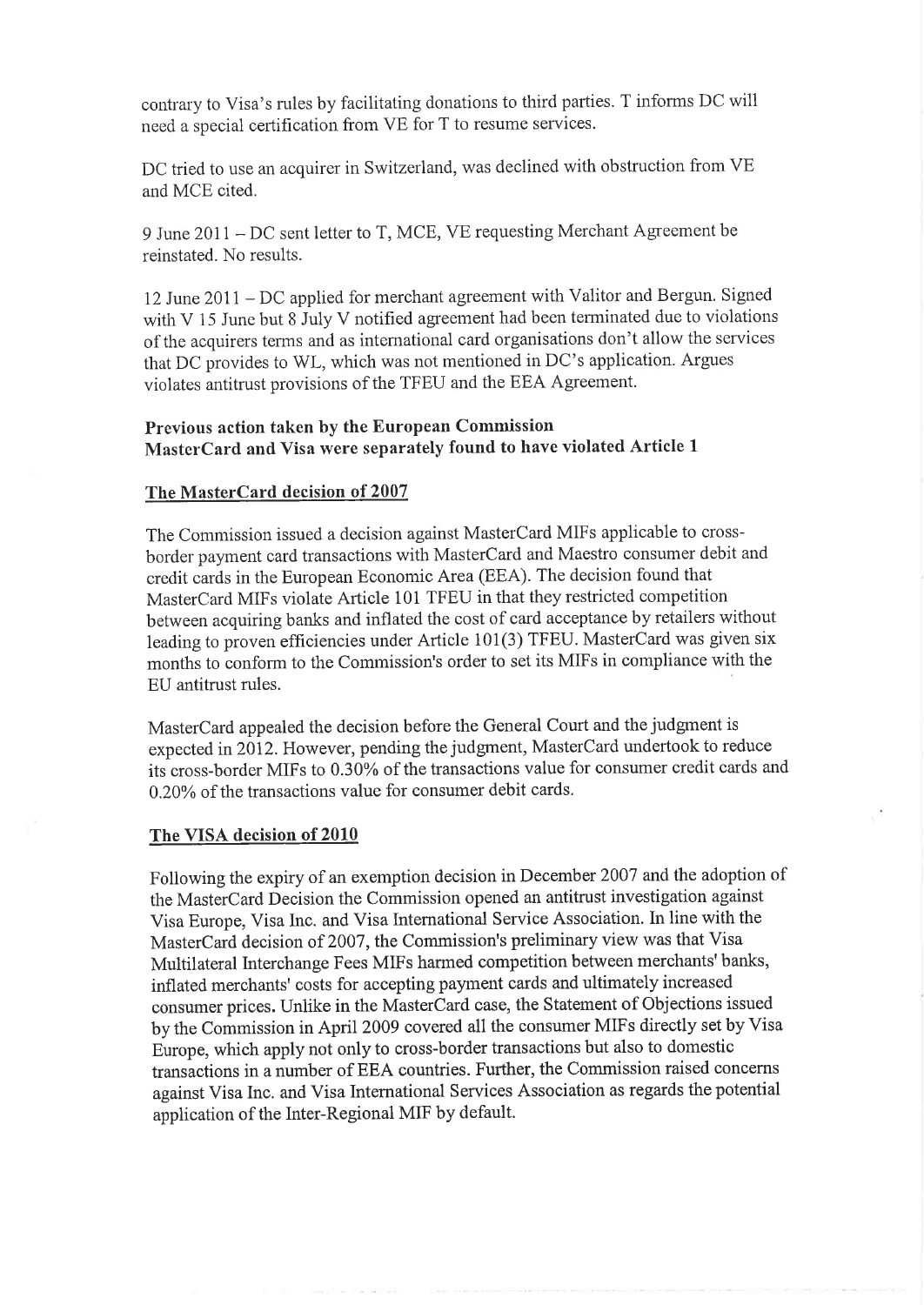In response to the Commission's objections, Visa Europe committed to reduce the maximum weighted average MIF for consumer debit cards for cross-border transactions and national transactions in those EEA countries where it sets the MIF directly to 0.20Yo. The Commission is of the view that the MIF rate proposed by Visa Europe is consistent with the Merchant Indifference Test \*. The proposed maximum weighted average MIF may be modified if reliable new information on the cost of cards compared to the cost of cash becomes available.

Visa's cornmitments also provide for a number of measures to increase transparency and competition in the payment cards markets, which are an important complement to the proposed MIF reduction.

Following a market test, the commitments were made binding on Visa Europe in December 2010 for four years bv a decision under Article 9 of Rezulation 1/2003.

#### Overview of complaints received by the ACCC regarding the Wikileaks banking blockade as at 22 Feb 2012-03-01

- 43 contacts made
- One ministerial contact Senator Brown
- 6 international contacts made
- 1 complaint about ACCC

#### Overview of parties

#### DataCell

- data centre and software hosting provider
- . also offers payment gateway services for businesses, NGOs and others which don't/choose not to have their own merchant account to accept payment cards
- processed payments for donations to WikiLeaks through Teller.
- . Had a contract with ie customer of Teller to process payments through Teller's licensee in lceland, Korta, terminated by Teller on 7 December 2010.
- Founded by Olaf Sigurvinsson, CEO Andreas Fink equal ownership

#### Sunshine Press Productions

. Corporate division of Wikileaks, Icelandic

#### Financial institutions

Visa

 $\bullet$  67.6% market share for payment cards in Europe, Visa reserves the right to suspend payments when a merchant doesn't abide by local laws or Visa's operating regulations

#### MasterCard

• 27.7% market share Europe

#### Visa and MasterCard market share similar internationallv. not sure in Australia Bank of America

- . anyone using the Bank of America cannot transfer payments to Wikileaks
- created and originally owned Visa

#### PayPal

• owned by eBay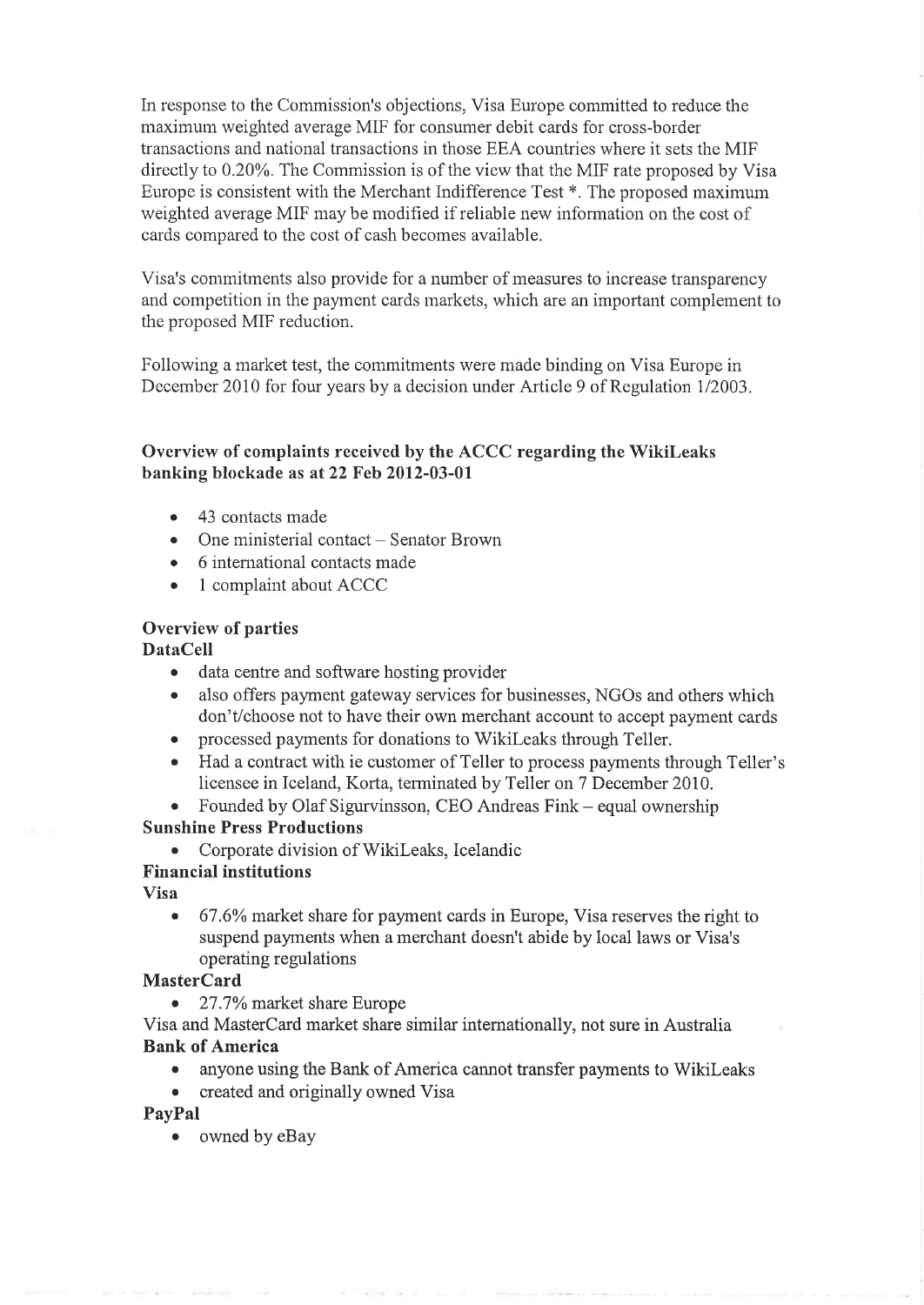. suspended account tied to Wikileaks as violation of PayPal's Acceptable Use Policy which prevents an organization from using the service if "it encourages, promotes, facilitates or instructs others to engage in illegal activity."

#### Post Finance

. Swiss-based, banking ann of state-owned corporation

#### Teller A/S

- . Denmark-based payment services provider, licensed to process transactions on behalf of card companies
- . <sup>A</sup>member/licensee of MasterCard Europe and Visa Europe

#### Korta

. Iceland-based agent for Teller

#### Valitor and Borgun

- o Payment services providers, Iceland-based
- ¡ Members/licensees of Visa Europe/MasterCard Europe
- o For a few days provided services to DataCell
- o Not included in EC cornplaint, complainant not excluding their possible contravention of competition laws
- . Before availability of dual and multi-acquiring V was sole franchisee of Visa in Iceland and B sole franchisee of MasterCard in Iceland

#### Amazon

• Hosted WikiLeaks' servers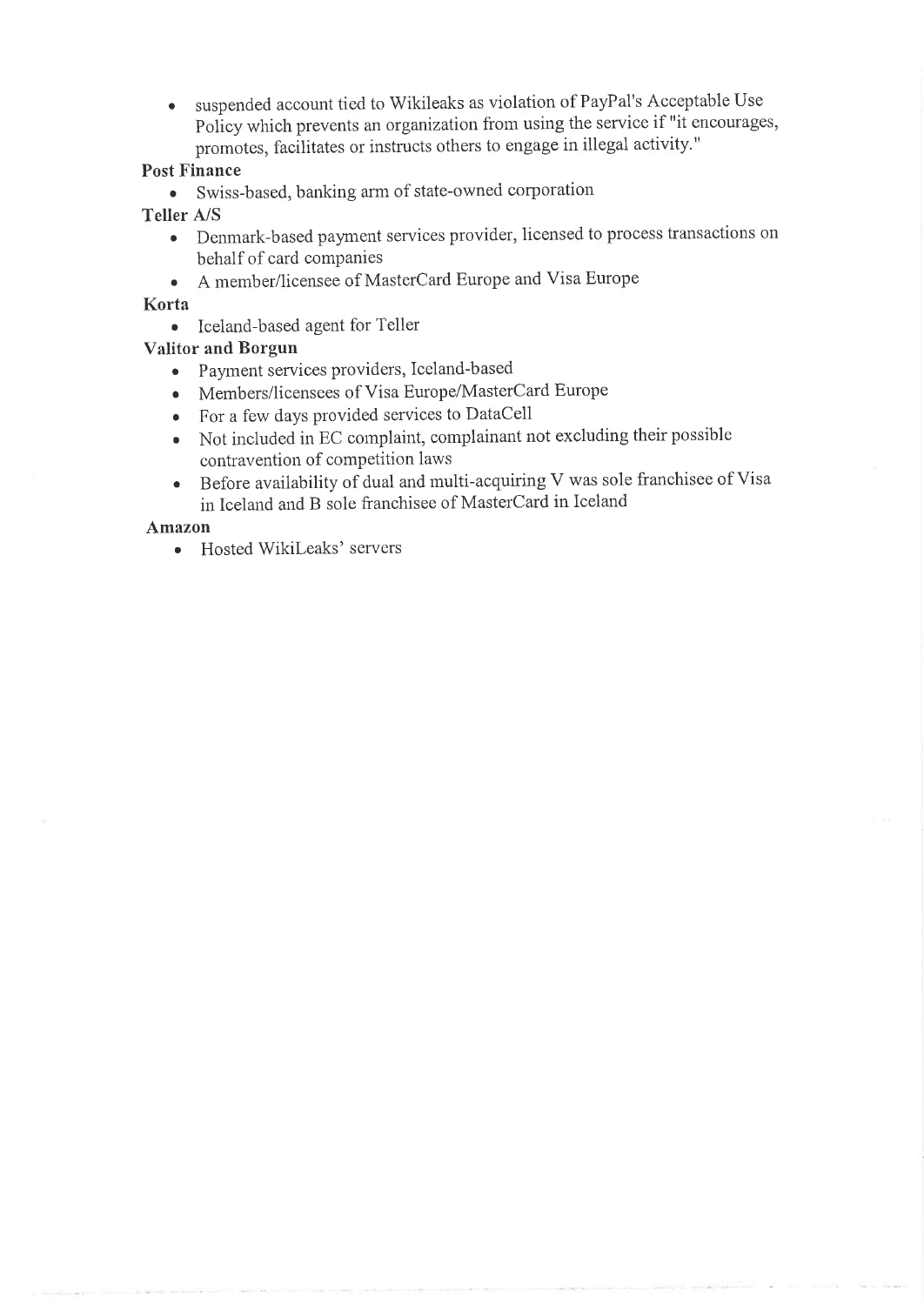# **Ac Tech Herald**

• Home

 $\sigma$ 

- · Business
- · Hardware
- · Software
- Security
- Internet
- · Networking
- Gadgets
- Gaming
- · Entertainment
- · Science
- Misc
- Free Games



# **Bank of America hits WikiLeaks with financial 'Denial of Service' attack**

by Steve Ragan - Dec 18 2010, 10:16 FINANCIAL TIMES<br>GRAPHIC WORLD dii) 0:00 / 3:29 You fifth 63

Sponsored by Financial Times

Joining Visa, MasterCard, PayPal and Post Finance, Bank of America said on Friday it would decline to process payments made to WikiLeaks. News of the payment denial arrived just 24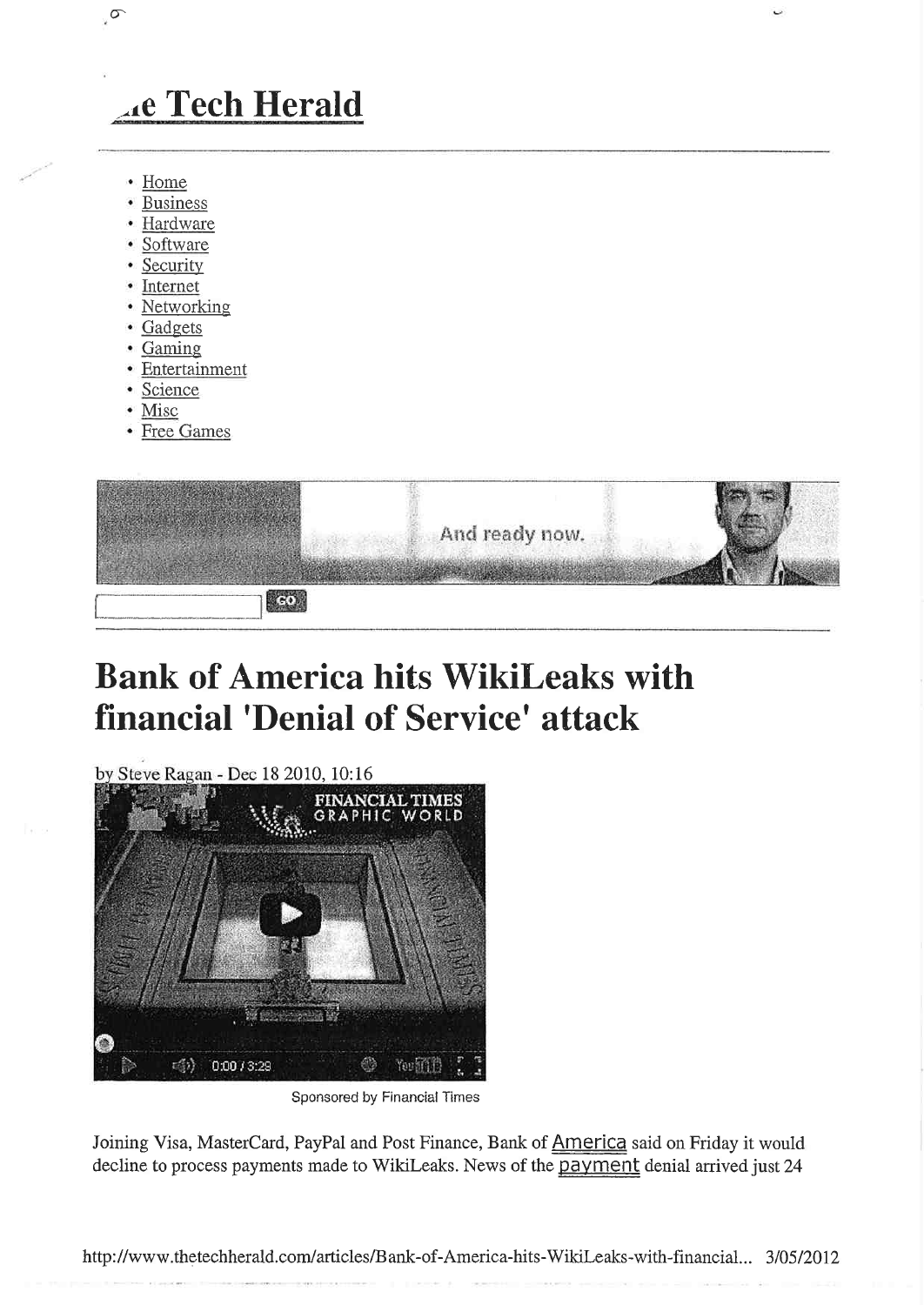Earlier this month, rumors started to spread that WikiLeaks has details on a major financial institution. Could BoA be the subject of the next leak? Is this the reason for the moves it is now making? No one yet knows, and its press statement is lacking in detail.

According to the Reykjavik Grapevine, the Icelandic Parliamentary General Committee has met to discuss the ban placed on WikiLeaks by Visa and MasterCard. The committee meeting centered on what legal grounds the two credit firms had for the ban, requesting proof that their actions were more than a decision taken because of foreign sources.

Meanwhile, DataCell, the company that processed Visa and MasterCard transactions for WikiLeaks, said it will be taking legal action against both companies.

"We can not believe WikiLeaks would even create scratch at the brand name of Visa. The suspension of payments towards WikiLeaks is a violation of the agreements with their customers," the DataCell statement said.

"Visa users have explicitly expressed their will to send their donations to WikiLeaks and Visa is not fulfilling this wish. It will probably hurt their brand much, much more to block payments towards WikiLeaks than to have them occur," it added.

The major issue is one of financial freedom. You can't use a debit or credit card from your bank without it coming from MasterCard or Visa most times. Likewise, you cannot close your BoA account in protest if it is the only bank in town, or its rates and fees make switching cost prohibitive.

It's your money, but it doesn't matter. Banking institutions can and will tell you what to do with it. Scary, eh?

#### **Around the Web**

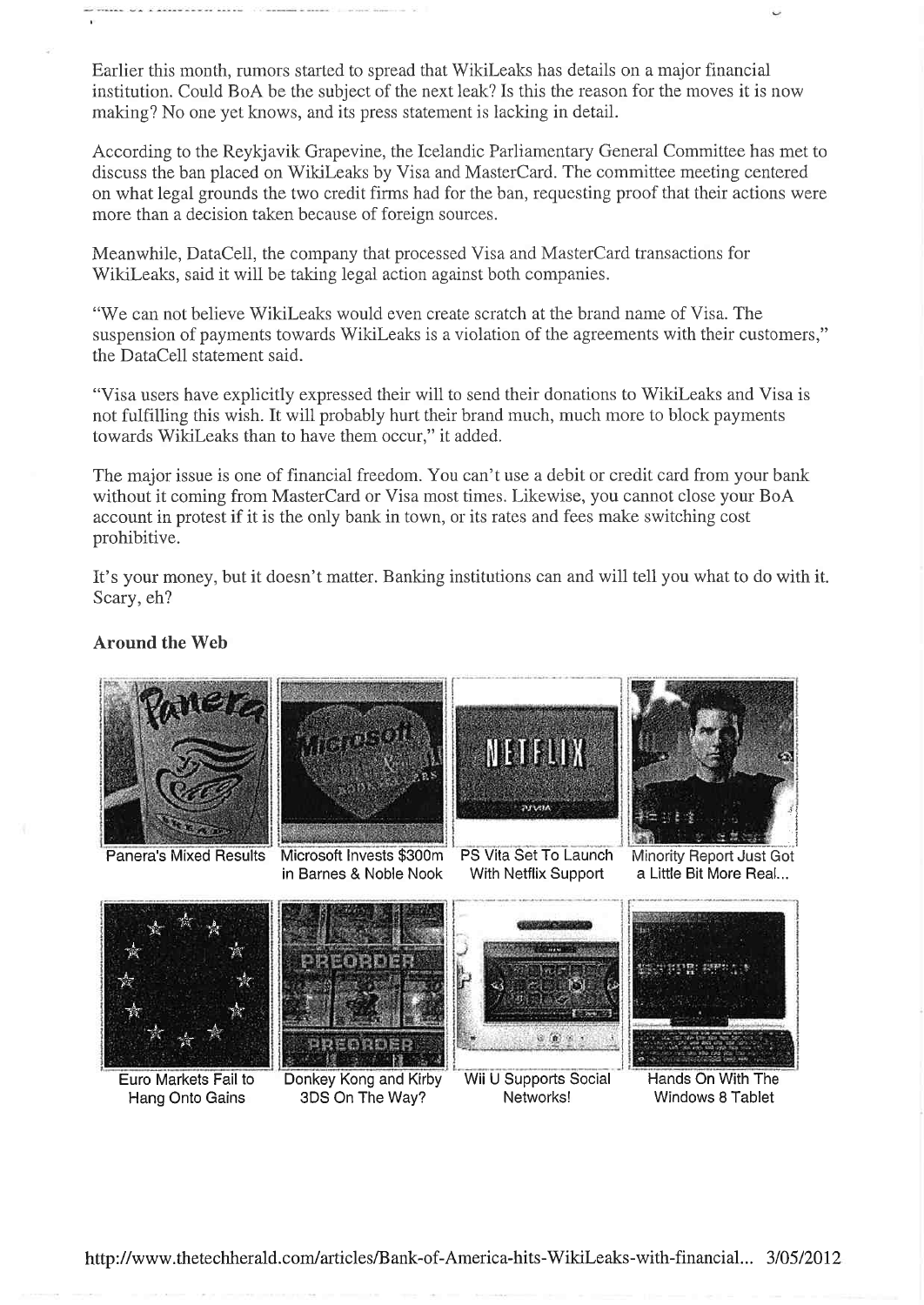